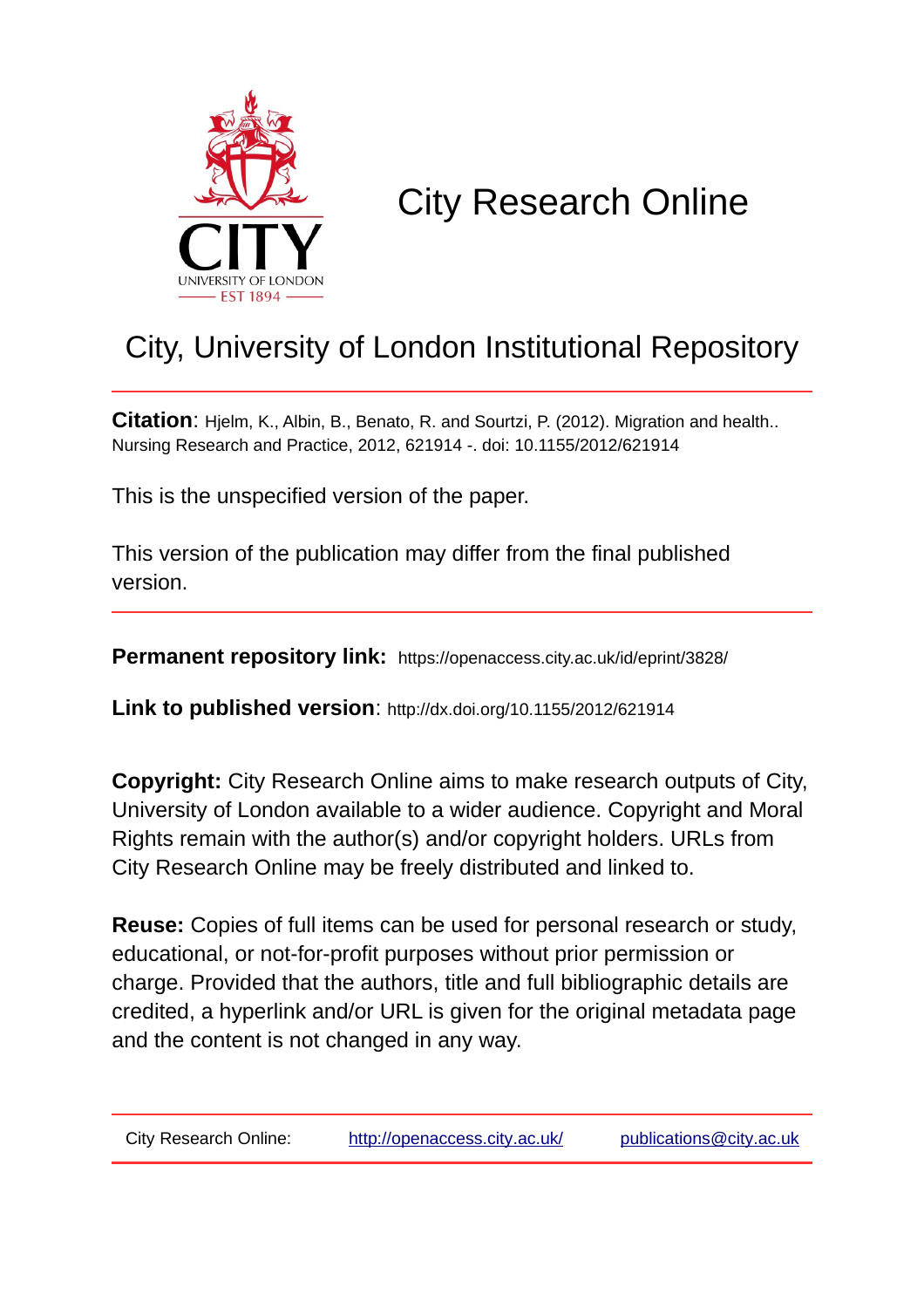### *Editorial* **Migration and Health**

### **Katarina Hjelm,1 Bjorn Albin, ¨ <sup>1</sup> Rosa Benato,2 and Panayota Sourtzi3**

*<sup>1</sup> School of Health and Caring Sciences, Linnaeus University, Sweden*

*<sup>2</sup> School of Health Sciences, City University London, UK*

*3Department of Public Health, Faculty of Nursing, University of Athens, Greece*

Correspondence should be addressed to Katarina Hjelm, [katarina.hjelm@lnu.se](mailto:katarina.hjelm@lnu.se)

Received 26 November 2012; Accepted 26 November 2012

Copyright © 2012 Katarina Hjelm et al. This is an open access article distributed under the Creative Commons Attribution License, which permits unrestricted use, distribution, and reproduction in any medium, provided the original work is properly cited.

Global migration is extensive and ongoing and is today an international process and an international issue affecting every country in the world [\[1](#page-2-1)]. As a result of global migration many countries have been transformed into multicultural societies with an increased chance of encountering migrants or those with a migrant history in health care. This can be a challenge for health professionals as disease patterns, healthrelated beliefs and behaviours, ability to express symptoms and signs of health and illness as well as expectations on health care providers and nursing care may differ significantly. An understanding and knowledge of the relationship between migration and health is limited; however, it is urgently needed all over the world.

International migration is increasing and it is estimated that today 190 states in the world are points of origin, transit, or destination for migrants. It is also estimated that the number of migrants has risen from 82 million in 1970 to 175 million in 2000, more than doubling over the course of thirty years [\[2](#page-2-2)], and further into 214 million in 2010 [\[1](#page-2-1)]. The reasons for the increase of migration are many; in some instances these are linked to better opportunities for work and better life standards, in others to safeguarding one's life from turbulent political situations or environmental disasters. For example, one important reason for the increase of migration in Europe has been disintegration of the Soviet Union [\[1](#page-2-1)].

Health can be influenced by migration and several earlier ecological studies have examined health in relation to lifestyle factors and certain diagnoses of cancer in different migrant groups [\[3\]](#page-2-3). The increase in international migration also makes it important to study the consequences on different

elements and levels of the host countries' society using a variety of research designs.

The studies in this edition reflect perspectives from different countries such as Sweden, Canada, the UK, and the United States, countries to which migration is high.

Two of the studies are longitudinal epidemiological studies focusing on the situation in Sweden for migrants in a long-term perspective concerning mortality and the utilization of health care (Albin et al.). The other four studies investigate the health situation for particularly vulnerable groups among migrants, women and migrant farmworkers (Babatunde et al., MacDonnell et al., Guruge et al., and Bail et al.). The latter uses a qualitative approach with focus groups interviews, grounded theory, narrative interviews in a casestudy, and structured interviews.

Women's mental health is highlighted in three of the studies; in one it is related to postnatal depression, in another it is discussed in relation to a history of violence and the third one is in relation to health promotion and empowerment. The fourth qualitative study illustrates how isolation from family and community, as well as perceived invisibility within institutions, for example, in health care and social service, affect health and well-being of migrant farm workers.

Although the variety of migrant populations and study designs is limited, we hope that this compilation provides readers and researchers with an overview of contemporary and relevant research activity and helps them find new information in the area of migration and health. We also hope we can inspire others to use different migrant groups and research methods appropriate to the research question and further broaden the existing knowledge base so that